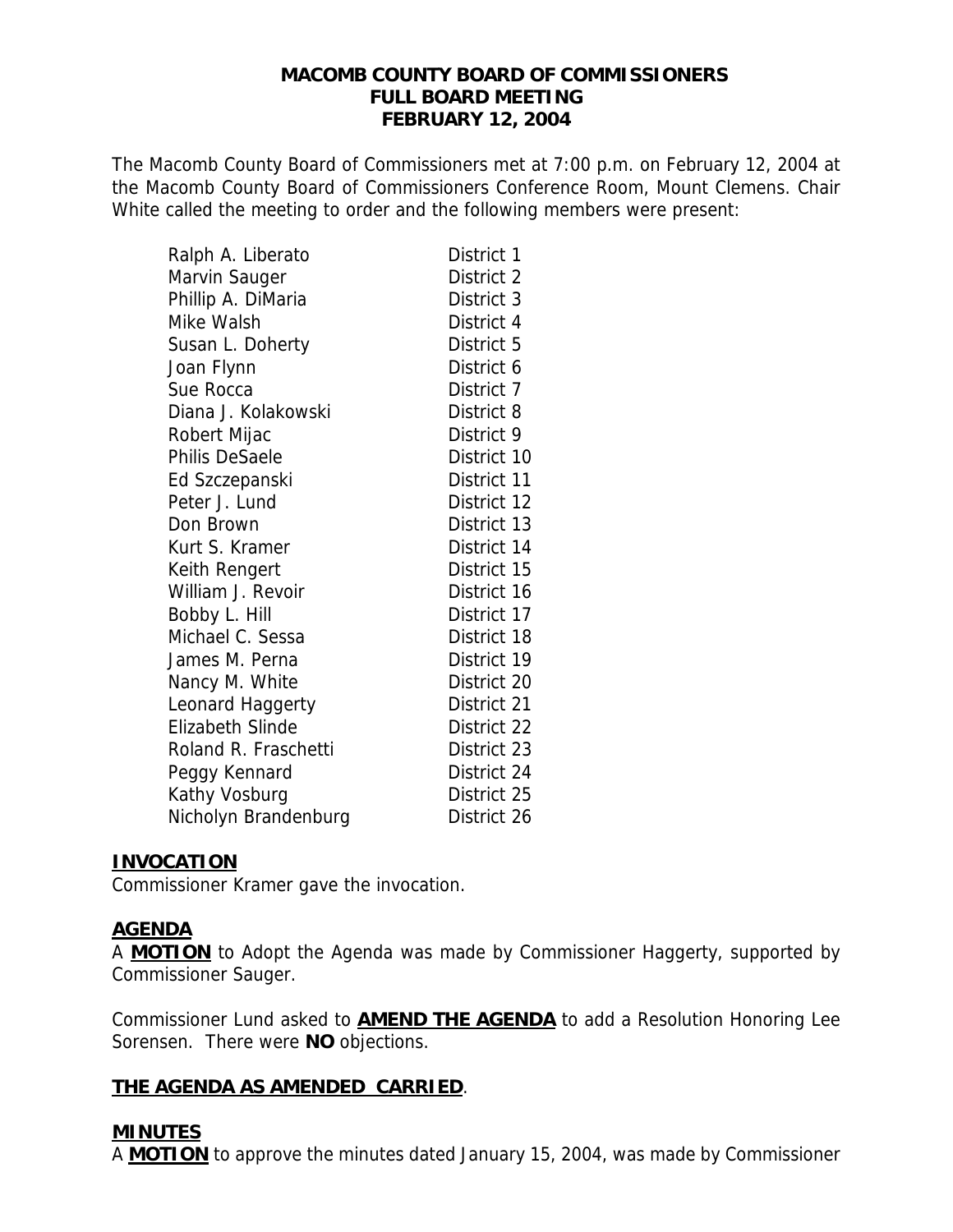Liberato, supported by Commissioner Revoir, and the **MOTION CARRIED**.

# **PRESENTATION**

Commissioners' DeSaele and Kennard presented a Resolution to the Lake St. Clair Advisory Commission.

# **PUBLIC PARTICIPATION**

# **Gregory Murray, 62 Rathbone, Mt. Clemens**

Reminded the board that February is African American History Month. Macomb County, Clinton Township, the Clinton Township Library and the Ministerial Alliance, in the interest of diversity and a rich history, are holding the first Diversity Job Fair, February 28<sup>th</sup> from 2 – 5 p.m. at the Clinton Township Library. The purpose is to help people of color and women prepare for a job within the county and Clinton Township.

On Tuesday, February 17<sup>th</sup> at 7:00 p.m. at the Tri-Star Baptist Church in Mt. Clemens the chairperson of Citizens for United Michigan will give a regional briefing for the citizens of Wayne, Oakland and Macomb County on what is being done to prepare to combat the anti affirmative action initiative which is now in court. He invited all commissioners to come and hear what the chairperson has to say.

Also, indicated that the Ministerial Alliance would urge the board to delay the opening of the Juvenile Justice Center until the investigation has been completed and the rules and regulations are put into place.

# **Sam Buschell, 39460 Venetian, Harrison Township**

Spoke regarding the State Tax Rolls. Indicated that none of the additions to the 935 mobile homes in Harrison Township have been placed on the tax rolls. None of the tax rolls the board has approved have been fair.

# **Jill Lezotte, Chesterfield Township, County Employee**

Encouraged the board to do something about the parking problem in Mt. Clemens. Especially the need for more handicap parking.

# **Alan Pettygrue, 34373 Maynard, Clinton Township**

Employed with Macomb County since August 7, 2001 working at the Macomb County Juvenile Justice Center as a childcare facility attendant. He indicated the superintendent at that facility has done a great injustice to him. He was denied union representation and was suspended, with pay, for accusations made. Feels he was suspended because he thinks he was a whistleblower about the problems at the facility. The workers are getting blamed for the mismanagement at the Youth Home.

# **COMMITTEE REPORTS:**

# **SENIOR CITIZENS COMMITTEE – February 2, 2004**

The Clerk read the recommendations from the Senior Citizens Committee and a **MOTION** was made by Chairperson Flynn, supported by Vice-Chairperson Rocca, to adopt the committee recommendations.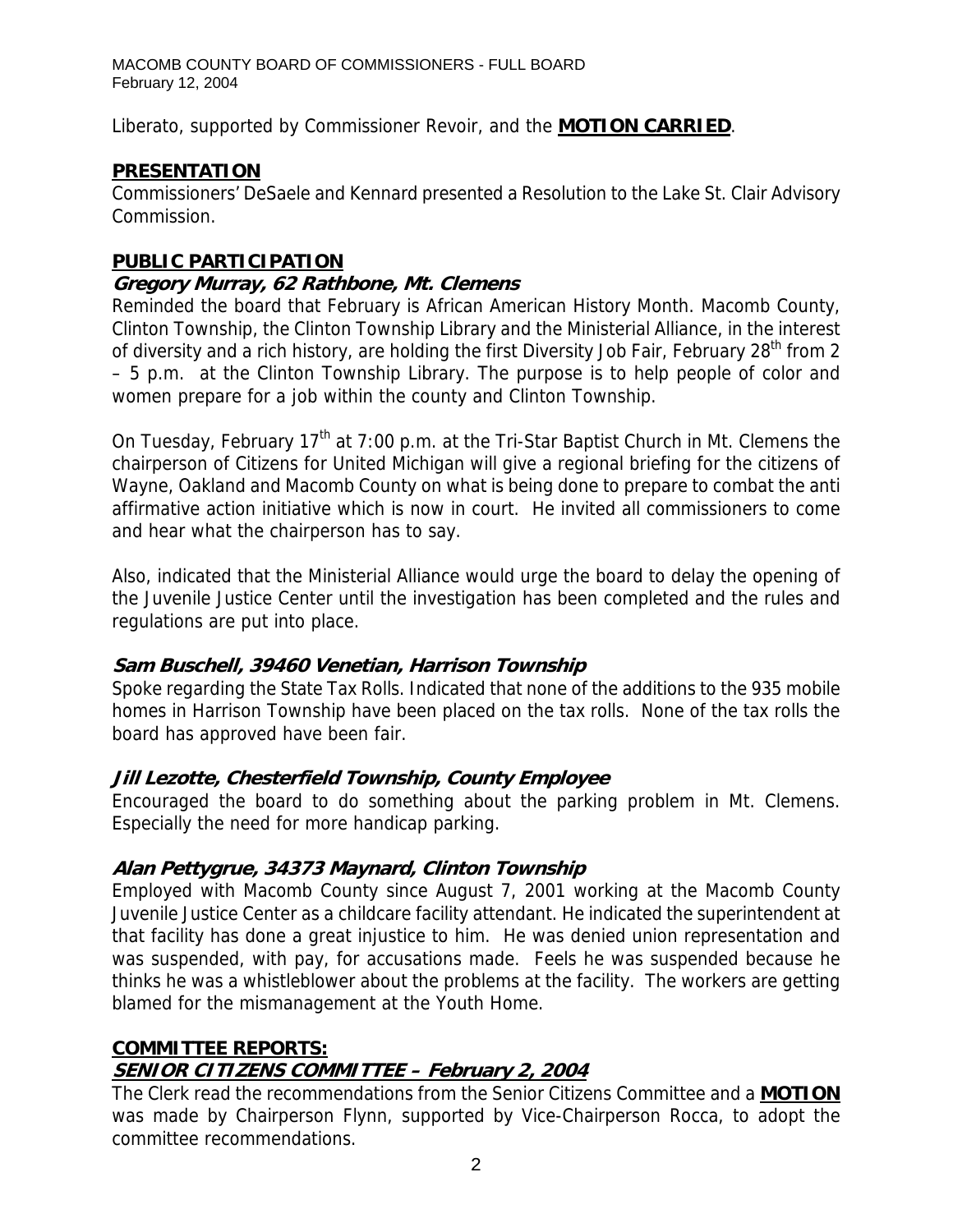- 1. DIRECT THE SENIOR CITIZEN SERVICES DEPARTMENT TO DRAFT AN ARTICLE REGARDING THE BENEFIT OF SHOPPING SERVICES, PRICES AND VALUE ON OPTICAL SERVICES AND PRESCRIPTION DRUGS. SUCH ARTICLE WILL BE PUBLISHED ANNUALLY IN THE SENIOR NEWSLETTER AND IN THE MACOMB COUNTY ANNUAL REPORT. ADDITIONALLY, THE SENIOR CITIZEN SERVICES DEPARTMENT WILL CONTINUE THEIR CURRENT PRACTICE OF UPDATING THE SENIOR DISCOUNT BOOK.
- 2. APPROVE ACCEPTANCE OF KINSHIP CARE SUPPORTIVE SERVICES (GRANDPARENTS RAISING GRANDCHILDREN) GRANT FROM THE FAMILY INDEPENDENCE AGENCY STRONG FAMILIES SAFE CHILDREN PROGRAM IN THE AMOUNT OF \$48,541.85 YEARLY, PRO-RATED FOR THE REMAINING NINE-MONTH CONTRACT PERIOD TO \$44,164.95. NO INCREASE TO THE COUNTY BUDGETED FUNDS IS REQUIRED AND NO ADDITIONAL MATCH IS REQUIRED.
- 3. APPROVE ACCEPTANCE OF A \$3,261.00 REDUCTION IN THE GUARDIANSHIP PROGRAM FUNDS ALLOCATED BY THE FAMILY INDEPENDENCE AGENCY. THIS REDUCTION WILL REDUCE THE GRANT TO \$30,041.00. IT IS BELIEVED ADDITIONAL FUNDS WILL NOT BE NEEDED. THE SENIOR CITIZEN SERVICES DEPARTMENT RESPECTFULLY ASKS PERMISSION TO RETURN TO THIS BOARD IF ADDITIONAL FUNDING IS NEEDED LATER IN THE YEAR.

## **THE MOTION CARRIED.**

## **OPERATIONAL SERVICES COMMITTEE – February 3, 2004**

The Clerk read the recommendations from the Operational Services Committee and a **MOTION** was made by Chairperson Rengert, supported by Vice-Chairperson Sauger, to adopt the committee recommendations.

Commissioner Rengert asked to separate Motion #3c. There were **NO** objections. The entire Motion #3 was separated.

A vote was taken on the following:

1. AUTHORIZE PAYMENT FOR THE WORK PERFORMED AS FOLLOWS:

| MARTHA T. BERRY<br>RENOVATION | <b>EDMUND LONDON &amp;</b><br>ASSOCIATES, INC. | \$5.861.19 |
|-------------------------------|------------------------------------------------|------------|
| MARTHA T. BERRY<br>RENOVATION | ELLISDON MICHIGAN                              | 270.787.40 |
| MACOMB COUNTY JAIL            | GILLIS ELECTRIC. INC.                          | 74.538.00  |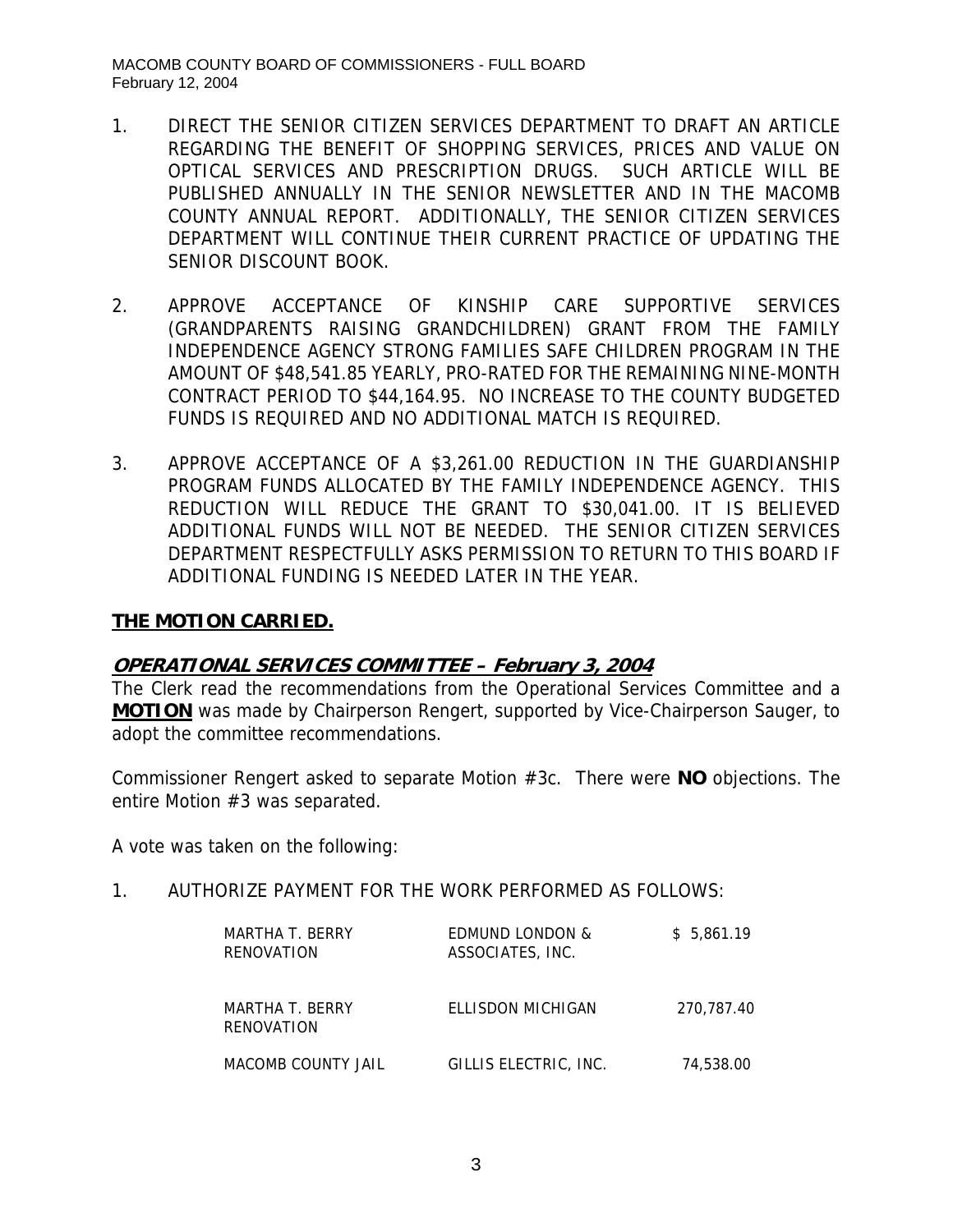| <b>JUVENILE JUSTICE</b><br><b>CENTER</b> | PROJECT CONTROL<br>SYSTEMS, INC. | 199,812.01 |
|------------------------------------------|----------------------------------|------------|
| JUVENILE JUSTICE<br><b>CENTER</b>        | <b>WAKELY ASSOCIATES</b>         | 4.370.58   |
| PUBLIC WORKS BLDG.                       | <b>WAKELY ASSOCIATES</b>         | 8.750.00   |

FURTHER, FUNDS ARE AVAILABLE IN THE CAPITAL BUDGET.

2. APPROVE CHANGE ORDER NUMBER 4 IN THE AMOUNT OF \$100,942.43 FOR THE JUVENILE JUSTICE CENTER ADDITION AND RENOVATION PROJECT AS RECOMMENDED BY THE ARCHITECT, WAKELY ASSOCIATES, INC.; FUNDS ARE AVAILABLE IN THE CONSTRUCTION CONTINGENCY.

## **THE MOTION CARRIED.**

#### **SEPARATED MOTION**

3. CONCUR WITH THE FLEET MANAGER AND APPROVE THE FOLLOWING VEHICLE PURCHASES:

> ONE 2004 FORD F150 PICKUP TRUCK FOR FACILITIES AND OPERATIONS TO THE LOWEST RESPONSIBLE BIDDER, SIGNATURE FORD, PERRY MICHIGAN, IN THE AMOUNT OF \$15,143; FUNDS ARE AVAILABLE FROM THE 2004 VEHICLE ACCOUNT;

> TWO 2004 FORD TAURUS LX 4-DOOR SEDANS FOR FRIEND OF THE COURT TO THE LOWEST RESPONSIBLE BIDDER, SIGNATURE FORD, PERRY, MICHIGAN, IN THE AMOUNT OF \$23,538; FUNDS ARE AVAILABLE FROM THE 2004 VEHICLE ACCOUNT; AND

> ONE 2004 FORD F250 PICKUP TRUCK FOR THE HEALTH DEPARTMENT'S ANIMAL SHELTER TO THE LOWEST RESPONSIBLE BIDDER, SIGNATURE FORD, PERRY, MICHIGAN, IN THE AMOUNT OF \$17,056; **AND NBC TRUCK EQUIPMENT, ROSEVILLE, MICHIGAN IN THE AMOUNT OF \$4,340.** FUNDS ARE AVAILABLE FROM THE HEALTH DEPARTMENT'S REVOLVING FUND.

A **MOTION TO AMEND Motion #3c** (third paragraph) to add the language: **and NBC Truck Equipment, Roseville, Michigan, in the amount of \$4,340** was made by Commissioner Rengert, supported by Commissioner DeSaele.

Commissioner Rengert explained why the language was removed at committee. This was the original language presented in the motion. It was separated out until questions were answered regarding the need.

## **THE MOTION TO AMEND CARRIED.**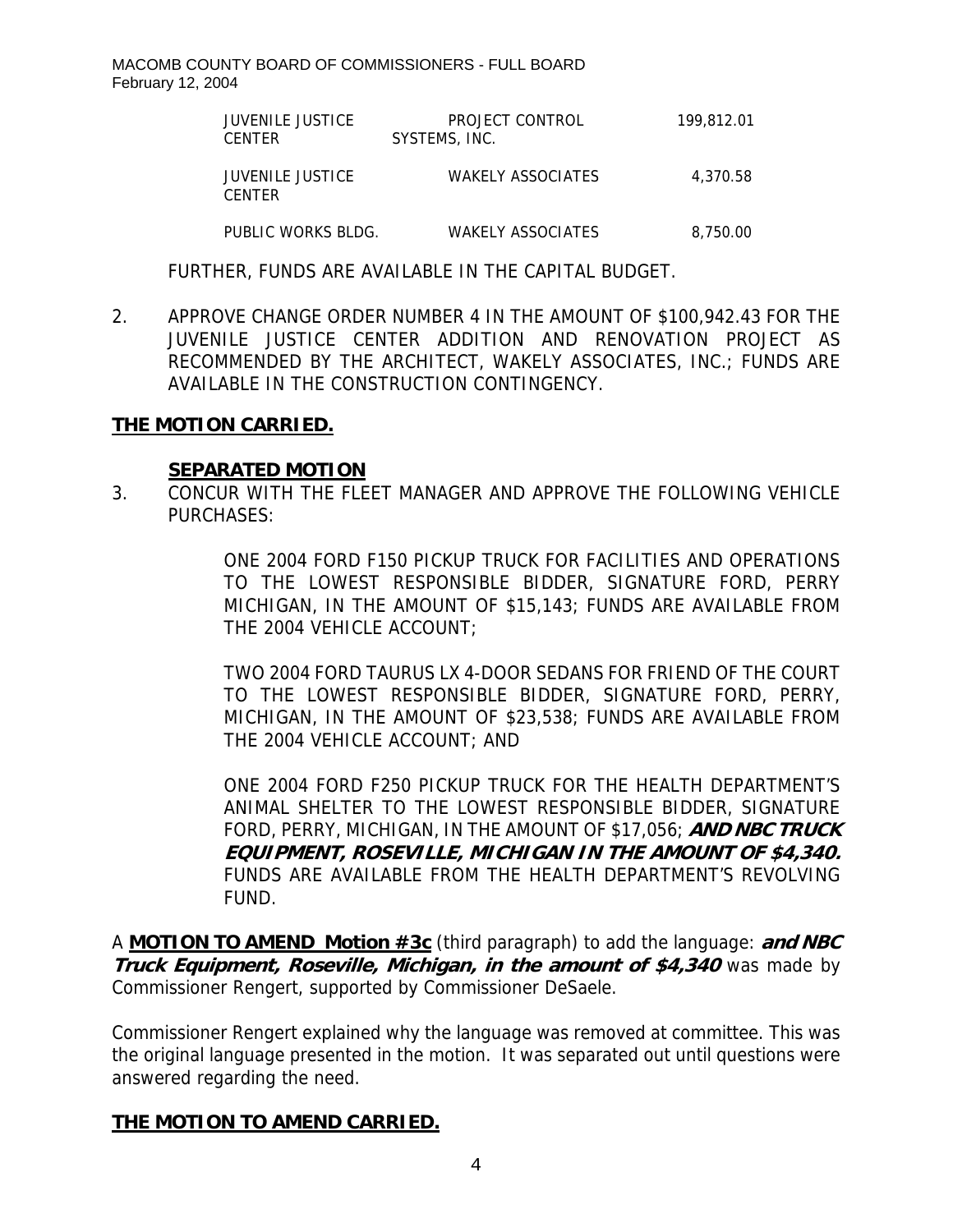# **PLANNING & ECONOMIC DEVELOPMENT COMMITTEE – February 3, 2004**

The Clerk read the recommendations from the Planning and Economic Development Committee and a **MOTION** was made by Chairperson Walsh, supported by Vice-Chairperson Brown, to adopt the committee recommendations.

- 1. APPROVE THE FY 2004 MACOMB COUNTY "URBAN COUNTY" CDBG COMMUNITY ALLOCATION AND AUTHORIZE STAFF TO INITIATE THE APPLICATION PROCESS FOR 2004 FUNDS BY HOLDING A COMMUNITY WORKSHOP MEETING, HOLDING REQUIRED PUBLIC HEARINGS AND PUBLSIHING THE PROPOSED CONSOLIDATION PLAN FOR THE CDBG AND HOME PROGRAMS.
- 2. AMEND THE MACOMB COUNTY ENHANCED ACCESS POLICY GIS PRODUCT PRICING SCHEDULE TO INCLUDE THE MACOMB COUNTY TAX PARCEL DATA LAYER AT A RATE OF \$0.15 PER PARCEL WITH A MINIMUM DATA REQUEST OF AN INDIVIDUAL COMMUNITY, TOWNSHIP OR VILLAGE (CVT).

# **THE MOTION CARRIED.**

# **JUSTICE & PUBLIC SAFETY COMMITTEE – February 4, 2004**

The Clerk read the recommendations from the Justice and Public Safety Committee and a **MOTION** was made by Chairperson DiMaria, supported by Vice-Chairperson Fraschetti, to adopt the committee recommendations.

- 1. AUTHORIZE THE FILING OF A BUREAU OF JUSTICE GRANT TO ENHANCE CURRENT SERVICES PROVIDED BY THE JUVENILE DRUG COURT. THE GRANT APPLICATION IS FOR A PERIOD OF THREE YEARS BEGINNING OCTOBER, 2004. THE BUDGET FOR EACH YEAR IS \$150,000.00, WHICH REQUIRES A CASH IN-KIND MATCH OF 25%. THE CASH PORTION OF \$100.00 IS PROVIDED BY THE STATE COURT ADMINISTRATOR'S OFFICE. TOTAL FEDERAL FUNDS FOR THIS PROJECT IS \$450,000.00 REQUIRING \$150,000.00 IN CASH IN-KIND MATCH OVER THE PERIOD OF THREE YEARS. MACOMB COUNTY'S ANNUAL CONTRIBUTION WILL BE IN THE FORM OF IN-KIND SERVICES.
- 2. AUTHORIZE THE OFFICE OF EMERGENCY MANAGEMENT AND COMMUNICATIONS TO ACCEPT AND ENTER INTO THE STATE OF MICHIGAN 2003 STATE HOMELAND SECURITY GRANT PROGRAM PART II TRAINING GRANT AGREEMENT IN THE AMOUNT OF \$339,081.69 FOR THE PURPOSE OF PROVIDING TRAINING IN TERRORISM AWARENESS, CBRNE DEFENSIVE OPERATIONS AND UNIFIED INCIDENT COMMAND SYSTEM FOR FIRST RESPONDERS AND PUBLIC/ELECTED OFFICIALS.

# **THE MOTION CARRIED.**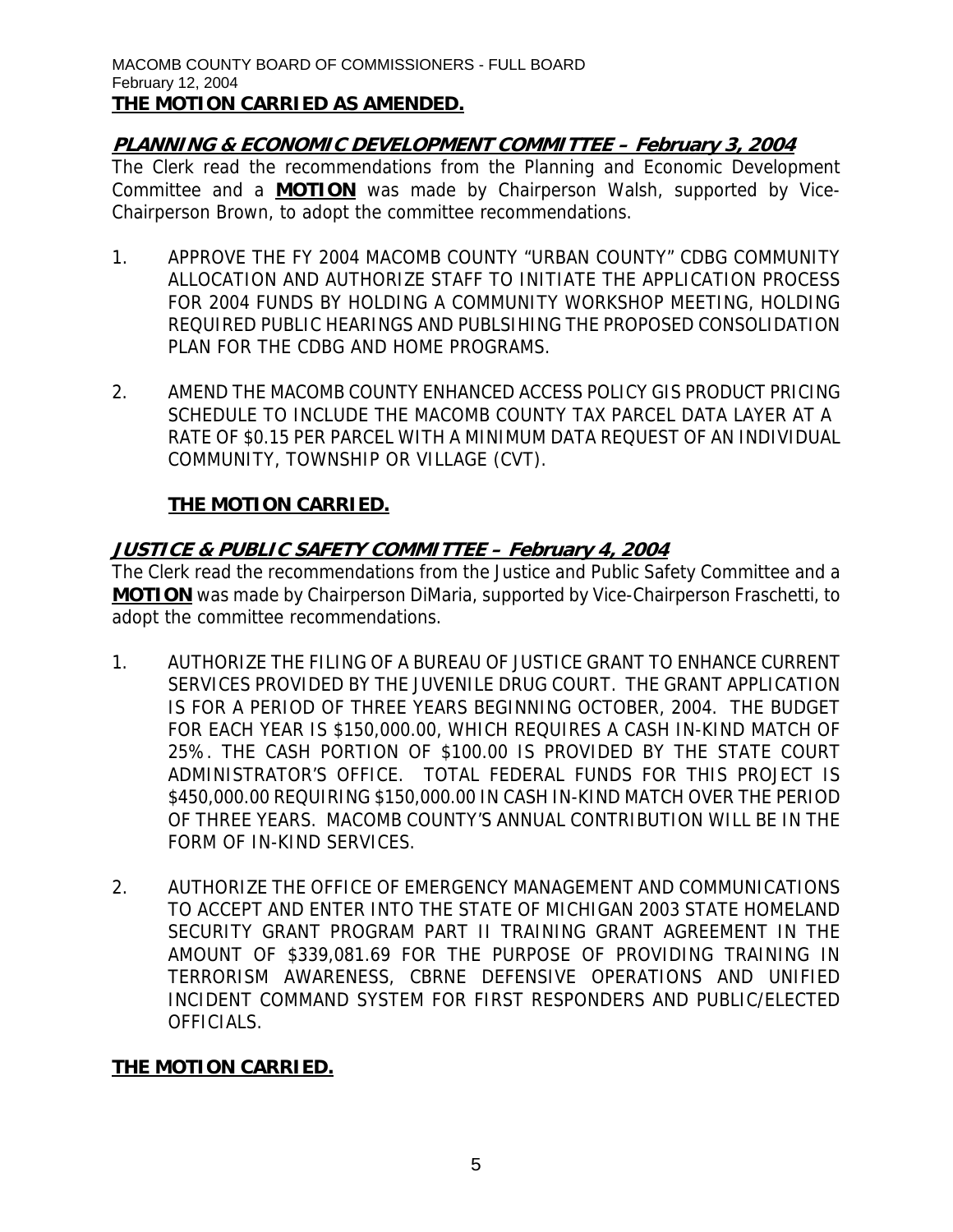**LEGISLATIVE & ADMINISTRATIVE SERVICES COMMITTEE – February 4, 2004** The Clerk read the recommendations from the Personnel Committee and a **MOTION** was made by Chairperson Szczepanski, supported by Vice-Chairperson Hill, to adopt the committee recommendations.

Commissioner Brandenburg asked to separate Motion #2 and record her **NO** vote from committee on Motion #3. There were **NO** objections.

Commissioner Sessa asked to separate Motion #4. There were **NO** objections.

A vote was taken on the following:

1. APPROVE THE FOLLOWING MISCELLANEOUS DEPARTMENT REQUESTS:

FOUR STANDARD DESKTOP PERSONAL COMPUTERS, FOUR MS OFFICE PROFESSIONAL BUSINESS SOFTWARE LICENSES, FOUR GROUPWISE SOFTWARE LICENSES, ONE STANDARD NETWORKED LASER PRINTER AND FOUR NETWORK DROPS FOR FAMILY COURT JUVENILE DIVISION AT A COST NOT TO EXCEED \$9,123.48; FUNDING IS AVAILABLE IN THE CAPITAL IMPROVEMENT FUND – MIS EQUIPMENT ACCOUNT; AND

ONE PROJECTOR WITH CARRYING CASE FOR MCCSA HEAD START PROGRAM AT A COST NOT TO EXCEED \$2,107.95; FUNDING IS AVAILABLE IN THE MCCSA HEAD START PROGRAM GRANT.

3. UPGRADE TO THE CURRENT WEB BASED SYSTEM OF ACCESSING LEIN, CTC-BRIDGE SOFTWARE, AT A TOTAL SYSTEM COST, INCLUDING SOFTWARE AND HARDWARE, OF \$29,696.00; FUNDING IS AVAILABLE IN THE MIS CAPITAL ACCOUNT.

# **THE MOTION CARRIED.**

## **SEPARATED MOTION**

2. AWARD BID 25-03, THE MACOMB COUNTY JUVENILE JUSTICE CENTER INSPECTION SYSTEM, TO TISCOR, AT A COST NOT TO EXCEED \$70,483.50; FUNDING IS AVAILABLE IN THE CAPITAL PROJECTS – JJOLT SYSTEM, YOUTH HOME ACCOUNT.

A **MOTION TO REFER** back to committee was made by Commission Brandenburg, supported by Commissioner Kramer.

Questions were put forth to Cyntia Zerkowski, Director, Management Informational Services by several commissioners.

A vote was taken on the **MOTION TO REFER**, and the **MOTION FAILED**.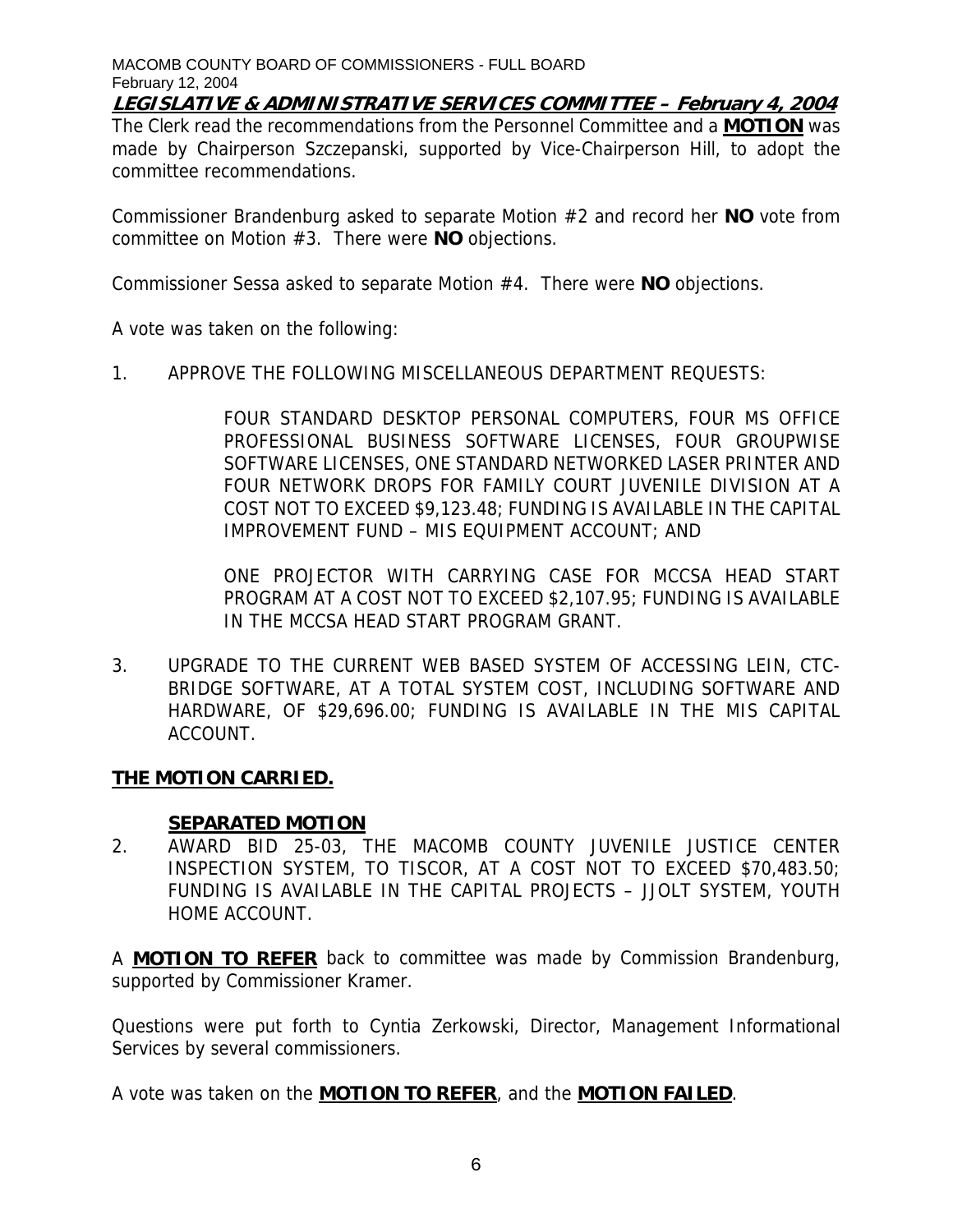**THE MOTION CARRIED**, with Commissioners' Brandenburg, Kramer and Sessa voting **NO**.

# **SEPARATED MOTION**

4. ADOPT A STANDARD COUNTYWIDE E-MAIL PRIVACY NOTICE AND REQUIRE ITS USE ON ALL OUTBOUND E-MAILS.

**THE MOTION CARRIED**, with Commissioners' Brandenburg and Sessa voting **NO**.

# **HEALTH SERVICES COMMITTEE – February 5, 2004**

The Clerk read the recommendations from the Health Services Committee and a **MOTION** was made by Chairperson DeSaele, supported by Vice-Chairperson Haggerty, to adopt the committee recommendations.

Commissioner Brandenburg asked to separate Motion #3. There were **NO** objections.

A vote was taken on the following:

- 1. SUPPORT THE PROPOSAL "ALTERNATIVE APPROACH TO MONITORING WATER QUALITY" AND EFFORTS TO SECURE FUNDING FOR ITS IMPLEMENTATION.
- 2. COMMEND THE LAKE ST. CLAIR ADVISORY COMMITTEE FOR THE WORK THEY HAVE DONE TO PROTECT AND IMPROVE THE WATER QUALITY CONDITIONS OF LAKE ST. CLAIR, THE ST. CLAIR RIVER AND THE DETROIT RIVER.

# **THE MOTION CARRIED.**

# **SEPARATED MOTION**

3. AUTHORIZE THE HEALTH DEPARTMENT TO DISTRIBUTE 2004 "WEST NILE VIRUS RESPONSE PLAN AND GUIDANCE DOCUMENT" TO LOCAL COMMUNITIES.

**THE MOTION CARRIED**, with Commissioner Brandenburg voting **NO**.

# **PERSONNEL COMMITTEE – February 6, 2004**

The Clerk read the recommendations from the Personnel Committee and a **MOTION** was made by Chairperson Mijac, supported by Vice-Chairperson Doherty, to adopt the committee recommendations.

Commissioner Brandenburg asked to separate Motion #2. There were **NO** objections.

Commissioner Brown asked to separate Motion #3. There were **NO** objections.

A vote was taken on the following:

1. RECONFIRM THE FOLLOWING VACANCIES: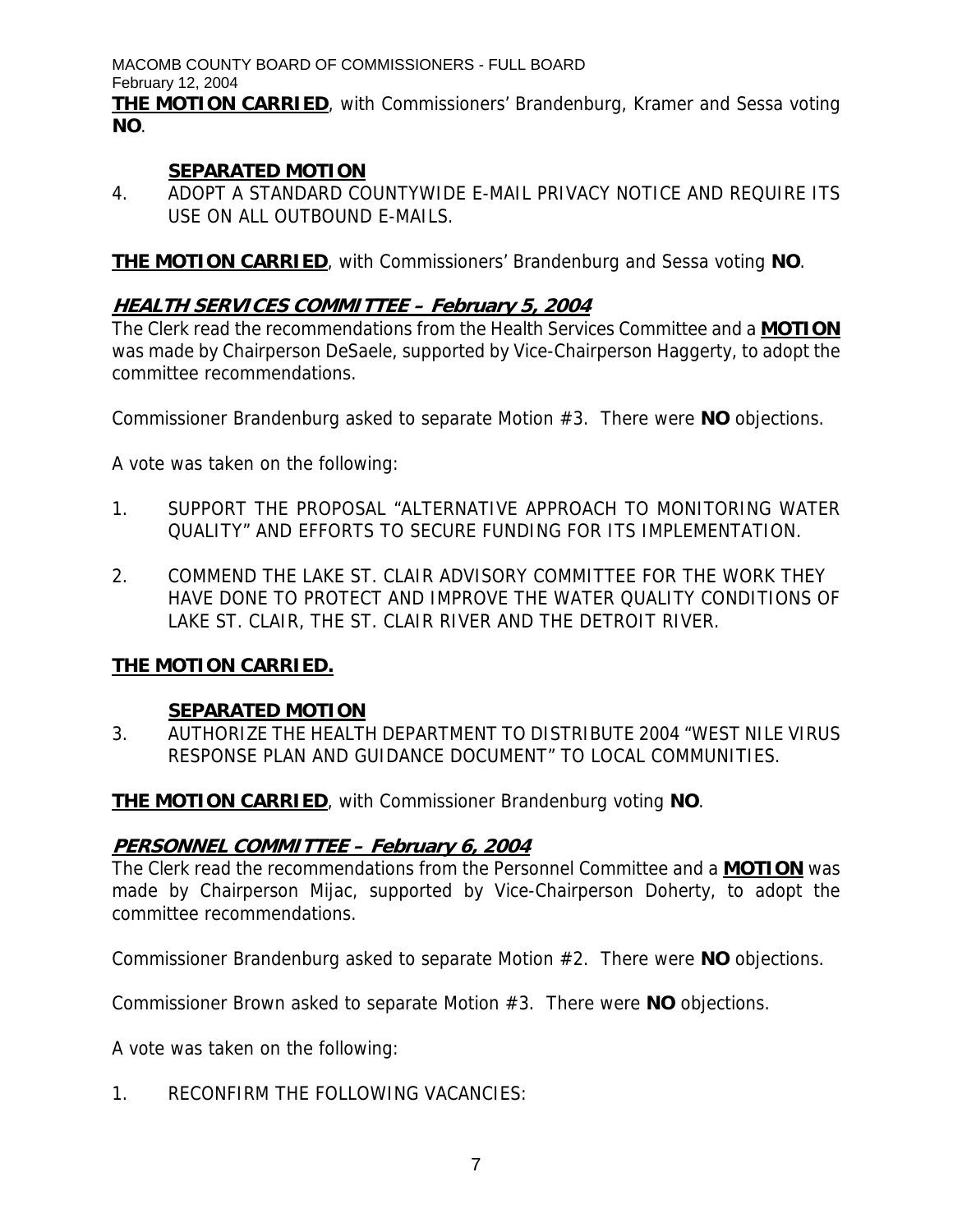- 1. (2) JUDICIAL SECRETARIES CIRCUIT COURT
- 2. (1) ACCOUNT CLERK IV COMMUNITY MENTAL HEALTH
- 
- 
- 5. (1) TECHNICIAN I/II EMERGENCY MANAGEMENT &
- 6. (1) ACCOUNT CLERK, SENIOR FRIEND OF THE COURT
- 7. (1) TYPIST CLERK III HEALTH
- 8. (1) PUBLIC HEALTH NURSE I/II HEALTH
- 9. (1) CHILD CARE FACILITY
- 10. (1) ACCOUNT CLERK IV TREASURER

# **THE MOTION CARRIED.**

# 3. (2) REGISTERED NURSES COMMUNITY MENTAL HEALTH 4. (1) ACCOUNT CLERK IV EMERGENCY MANAGEMENT & COMMUNICATIONS

COMMUNICATIONS

ATTENDANT JUVENILE JUSTICE CENTER

# **SEPARATED MOTION**

2. APPROVE JOB DESCRIPTION AND SALARY RANGE FOR THE MARKETING AND MEDIA RELATIONS COORDINATOR POSITION IN THE OFFICE OF THE BOARD OF COMMISSIONERS, AS AMENDED.

A **MOTION TO AMEND** was made by Commissioner Kennard to **delete** from the Classification/Position Description under General Responsibilities the language: **at the pleasure,** supported by Commissioner Fraschetti.

A very lengthy discussion ensued.

**CALL FOR THE QUESTION**, to end debate was made by Commissioner Sauger, supported by Commissioner Slinde. A vote was taken, was not 2/3's, the debate continued.

# **ROLL CALL VOTE ON THE AMENDMENT YES NO**

| <b>YES</b> | NΟ |
|------------|----|
|            | Χ  |
|            | Χ  |
|            | Χ  |
| χ          |    |
| X          |    |
| X          |    |
|            | Χ  |
| Χ          |    |
| X          |    |
| X          |    |
| X          |    |
|            | Χ  |
| x          |    |
|            | x  |
| Χ          |    |
|            |    |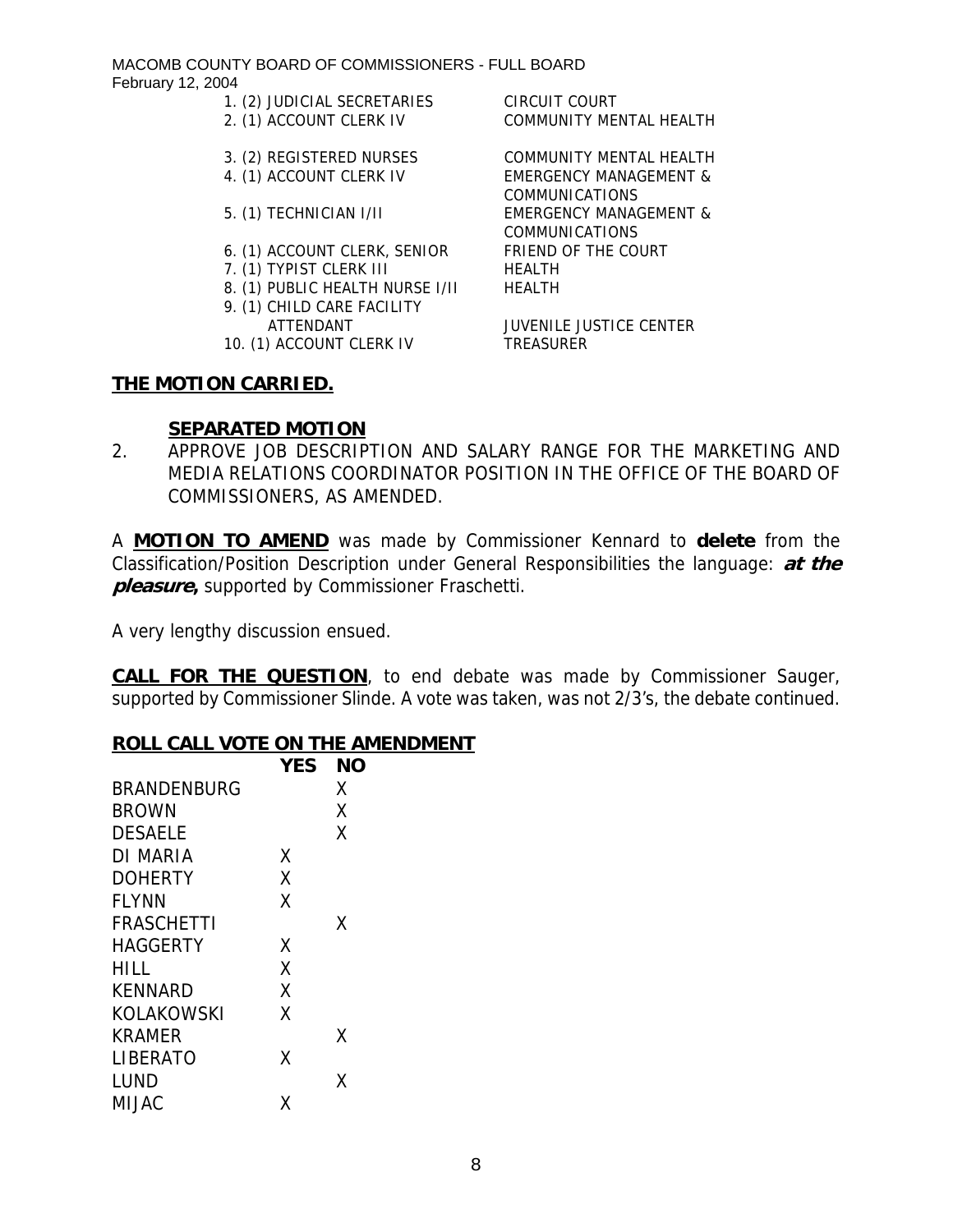|                    |    | MACOMB COUNTY BOARD OF COMMISSIONERS - FULL BOARD |
|--------------------|----|---------------------------------------------------|
| February 12, 2004  |    |                                                   |
| <b>PERNA</b>       | Χ  |                                                   |
| <b>RENGERT</b>     |    | X                                                 |
| <b>REVOIR</b>      |    | X                                                 |
| <b>ROCCA</b>       |    | X                                                 |
| <b>SAUGER</b>      | Χ  |                                                   |
| <b>SESSA</b>       |    | X                                                 |
| <b>SLINDE</b>      | χ  |                                                   |
| <b>SZCZEPANSKI</b> |    | X                                                 |
| <b>VOSBURG</b>     |    | Χ                                                 |
| WALSH              |    | X                                                 |
| <b>WHITE</b>       | Χ  |                                                   |
| <b>TOTAL</b>       | 13 | 13                                                |

# **THE MOTION TO AMEND FAILED.**

# **ROLL CALL VOTE**

|                    | <b>YES</b> | <b>NO</b> |
|--------------------|------------|-----------|
| <b>BRANDENBURG</b> |            | Χ         |
| <b>BROWN</b>       | Χ          |           |
| <b>DESAELE</b>     | X          |           |
| DI MARIA           | X          |           |
| <b>DOHERTY</b>     | X          |           |
| <b>FLYNN</b>       | X          |           |
| <b>FRASCHETTI</b>  |            | Χ         |
| <b>HAGGERTY</b>    | Χ          |           |
| <b>HILL</b>        | X          |           |
| <b>KENNARD</b>     | X          |           |
| KOLAKOWSKI         |            | Χ         |
| <b>KRAMER</b>      |            | X         |
| <b>LIBERATO</b>    |            | Χ         |
| <b>LUND</b>        | Χ          |           |
| MIJAC              | X          |           |
| <b>PERNA</b>       | X          |           |
| <b>RENGERT</b>     | Χ          |           |
| <b>REVOIR</b>      | X          |           |
| <b>ROCCA</b>       |            | Χ         |
| <b>SAUGER</b>      | Χ          |           |
| <b>SESSA</b>       |            | Χ         |
| <b>SLINDE</b>      | X          |           |
| <b>SZCZEPANSKI</b> |            | Χ         |
| <b>VOSBURG</b>     | Χ          |           |
| <b>WALSH</b>       |            | X         |
| <b>WHITE</b>       | Χ          |           |
| <b>TOTAL</b>       | 17         | 9         |

**THE MOTION PASSED.**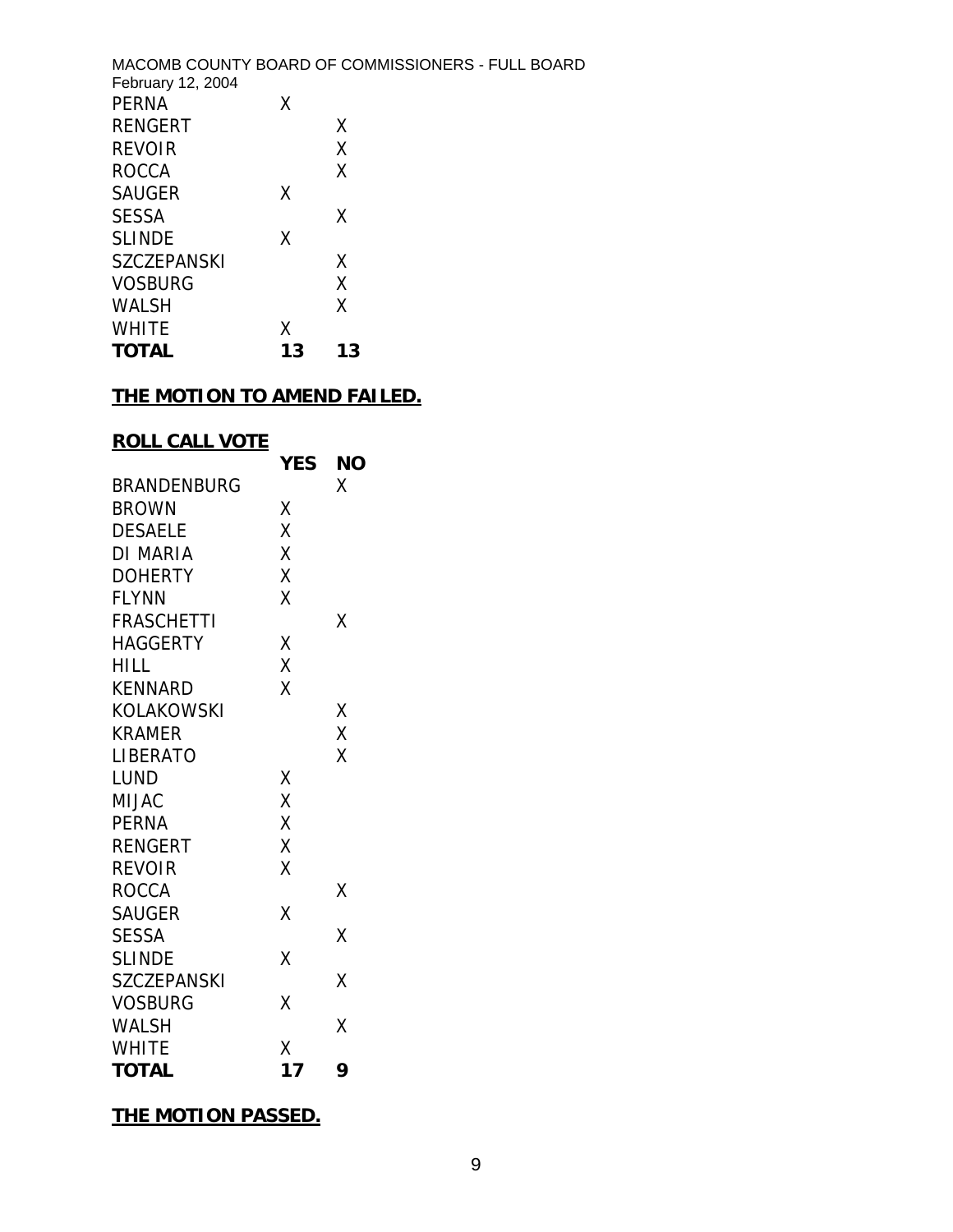# **SEPARATED MOTION**

3. AUTHORIZE THAT THE PROCEDURE RECENTLY ADOPTED FOR FILLING POSITIONS IN THE COUNTY BE FOLLOWED FOR THE POSITION OF MARKETING AND MEDIA RELATIONS COORDINATOR IN THE OFFICE OF THE BOARD OF COMMISSIONERS.

A discussion ensued.

# **THE MOTION CARRIED,** with Commissioner Szczepanski voting **NO**.

# **BUDGET COMMITTEE – February 11, 2004**

The Clerk read the recommendations from the Budget Committee and a **MOTION** was made by Chairperson Kolakowski, supported by Vice-Chairperson Sessa, to adopt the committee recommendations.

Commissioner Brandenburg asked to separate Motions #2 and #3. There were **NO** objections.

A vote was taken on the following:

- 1. ACCEPT IN PRINCIPLE THE RECOMMENDATIONS OF THE STRATEGIC VISIONING TASK FORCE AND FURTHER TO DIRECT THE DEPARTMENT OF PLANNING AND ECONOMIC DEVELOPMENT TO DEVELOP AN IMPLEMENTATION STRATEGY.
- 4. APPROPRIATE \$5,000.00 TO HARRISON TOWNSHIP FROM THE "ENVIRONMENTAL PROBLEMS: LAKE/RIVER FUND" TO REMOVE SANDBAGS, GRAVEL AND DEBRIS FROM A CANAL IN THE TOWNSHIP.

# **THE MOTION CARRIED.**

# **SEPARATED MOTION**

2. APPROVE THE PURCHASE OF 52,000 COUNTY HIGHWAY MAPS (2,000 PER COMMISSIONER DISTRICT) BY PIGGYBACK ORDER ON THE MACOMB COUNTY ROAD COMMISSION BID. FUNDING IS AVAILABLE FROM THE PUBLIC INFORMATION FUND.

Commissioner Brandenburg indicated if maps are not up to date with new subdivisions and roads, we should not purchase them. She feels that the road commission should work with the planning department to update. The last maps had a lot of mistakes and missing road and subdivisions.

Commissioner Flynn concurs.

Chairman White indicated she would instruct the road commission to have the planning department proof for accuracy.

# **THE MOTION CARRIED.**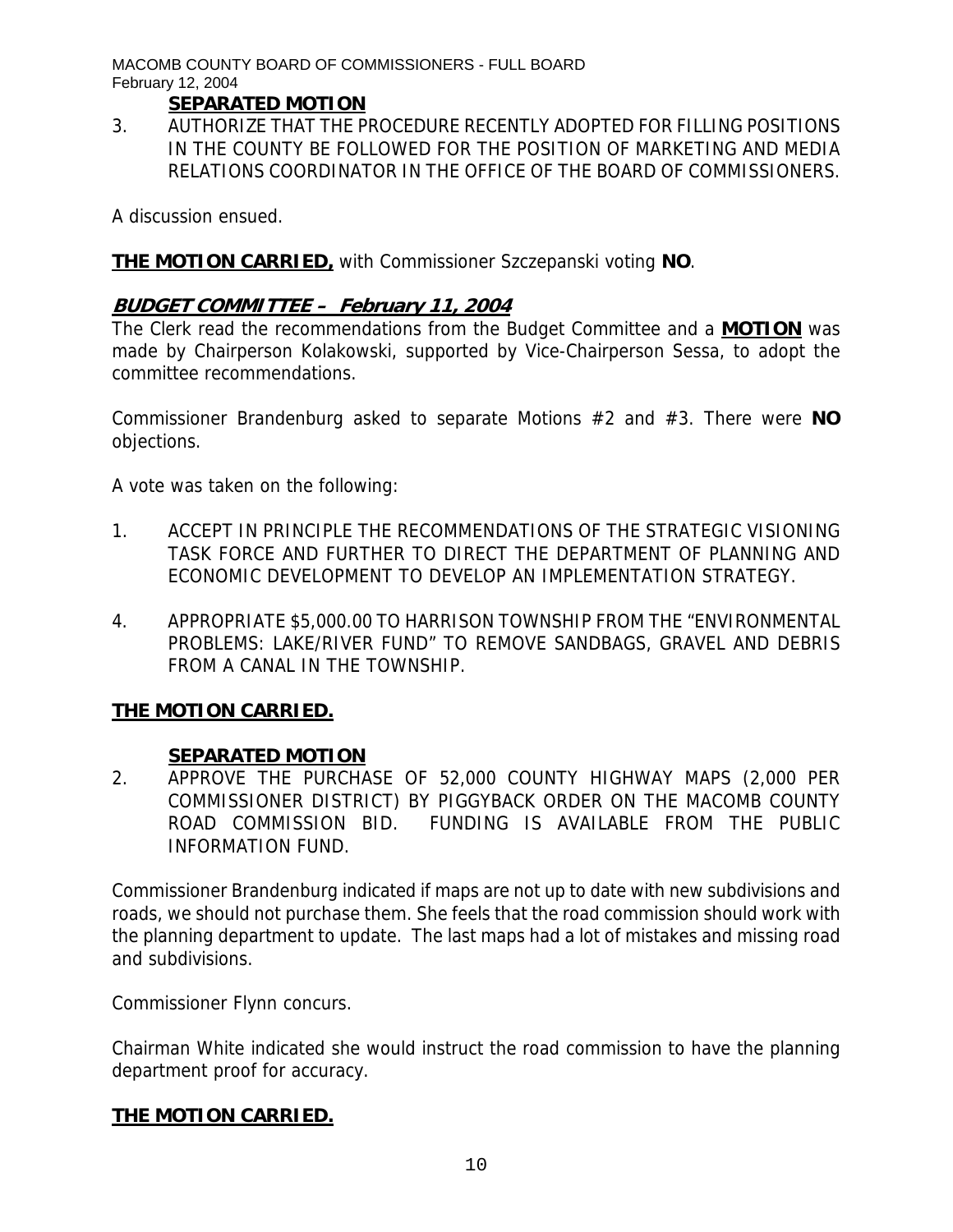## **SEPARATED MOITON**

3. APPROVE THE FOLLOWING:

AWARD BID 26-02 FOR THE COUNTY'S VITAL RECORDS SYSTEM TO THE BEST-QUALIFIED VENDOR, ACS, AND AMEND THE COUNTY CLERK'S OPERATIONAL BUDGET BY \$59,300.00 (\$71,160.00 PER ANNUM) AND APPROPRIATE A \$56,370.00 ONE-TIME FEE FOR THE PURPOSE OF IMAGING THE LAST 15 YEARS WORTH OF VITAL RECORDS; FUNDING IS AVAILABLE IN THE CAPITAL PROJECTS FUND; AND

GRANT MACOMB COUNTY CLERK/REGISTER OF DEEDS CARMELLA SABAUGH'S REQUEST TO START A PILOT PROGRAM TO EXTEND OFFICE HOURS IN THE VITAL RECORDS SECTION OF THE CLERK'S OFFICE EVERY WEDNESDAY FROM 5:00 P.M. – 7:00 P.M. AT A COST NOT TO EXCEED \$16,879.46. THE COST INCLUDES THE COST OF CLERK STAFF AND SECURITY. THE PROGRAM WOULD END ON DECEMBER 31, 2004 AND THE COUNTY CLERK WOULD REPORT ON THE RESULTS OF THE PROGRAM, INCLUDING THE REVENUE GENERATED, TO THE BOARD OF COMMISSIONERS. FUNDING IS AVAILABLE IN THE CONTINGENCY ACCOUNT.

Commissioner Brandenburg inquired of Carmella Sabaugh what the cost per document would be to image.

Carmella Sabaugh stated the cost is .16 cents per document going back in time. Imaging and microfilm from this point forward are covered in the contract. She explained going back will be imaged, keeping the hard copy. Documents can always be microfilmed at a later point. She indicated she would be happy to be filming as well as imaging going back if the board would approve it. If documents are imaged and microfilmed the hard copy need not be kept.

Commissioner Kramer made inquiries about the extended hours on Wednesday evenings. He wanted to know why overtime is being paid as opposed to flex time. And asked if there was a pool of employees, or employees from other departments to help instead of the overtime.

Carmella Sabaugh indicated first, there is no such pool of employees from other departments. She indicated that flextime is not an option in an office that is busy from 8:00 a.m. until 5:00 p.m. It would not work because she needs a full staff all day long. Also, this overtime is not mandatory. It is on a volunteer basis.

**THE MOTION CARRIED,** with Commissioner Brandenburg voting **NO**.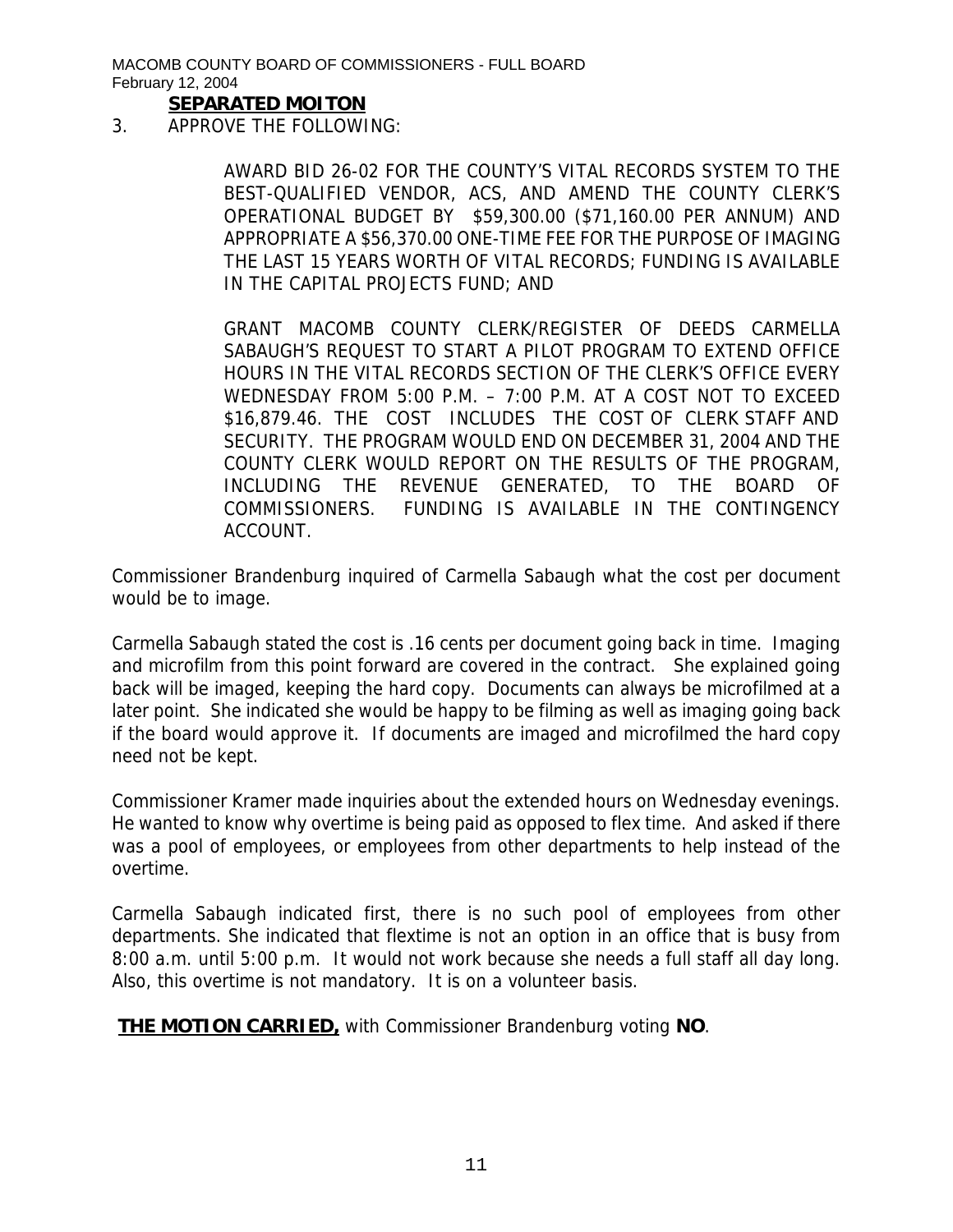## **FINANCE COMMITTEE – February 11, 2004**

The Clerk read the recommendations from the Finance Committee and a **MOTION** was made by Chairperson Revoir, supported by Vice-Chairperson Slinde, to adopt the committee

recommendations.

Commissioners' Szczepanski and Revoir asked their **NO** vote be added to the contraceptive bill. There were **NO** objections.

Commissioner Brandenburg asked her **NO** votes be recorded from committee on bills for contraceptives and Shamrock Cab. There were **NO** objections.

- 1. APPROVE THE MONTLY BILLS (WITH CORRECTIONS, DELETIONS AND/OR ADDENDA) AND AUTHORIZE PAYMENT; FURTHER, TO APPROVE THE PAYROLL IN THE TOTAL AMOUNT OF \$9,335,473.20, WITH NECESSARY MODIFICATIONS TO THE APPROPRIATIONS.
- 2. AWARD THE BID FOR THE 15<sup>TH</sup> ANNUAL VOLUNTEER RECOGNITION DINNER AND AWARDS CEREMONY TO THE LOWEST RESPONSIBLE BIDDER, FERN HILL COUNTRY CLUB, IN THE AMOUNT OF \$3,907.75; FUNDS ARE AVAILABLE IN THE 2004 BUDGET.

## **THE MOTION CARRIED.**

#### **RESOLUTIONS/TRIBUTES**

A **MOTION** was made by Commissioner Liberato, supported by Commissioner DeSaele, to adopt the Resolutions and Tributes in their entirety.

- Res. No. 04-02 Commending the Lake St. Clair Advisory Commission for Outstanding Service to the Community (offered by DeSaele; recommended by Community Services Committee on 2/2/04)
- Res. No. 04-04 Commending the new Home Depot store in Macomb Township (offered by Brandenburg; recommended by Community Services Committee on 2/2/04)
- Res. No. 04-03 In Memory of Ann Johnson for Her Years of Community Service (offered by Hill; recommended by PED Committee on 2/3/04)

Res. No. 04-05 Commending Tom Cleaver, President of the We Are Here Foundation, Inc., for all His Outstanding Work (offered by DeSaele; recommended by Health Services Committee on 2/5/04)

Res. No. 04-06 Honoring Margaret Ann Scheuer –  $85<sup>th</sup>$  Birthday (offered by Kennard; recommended by Finance Committee on 2/11/04)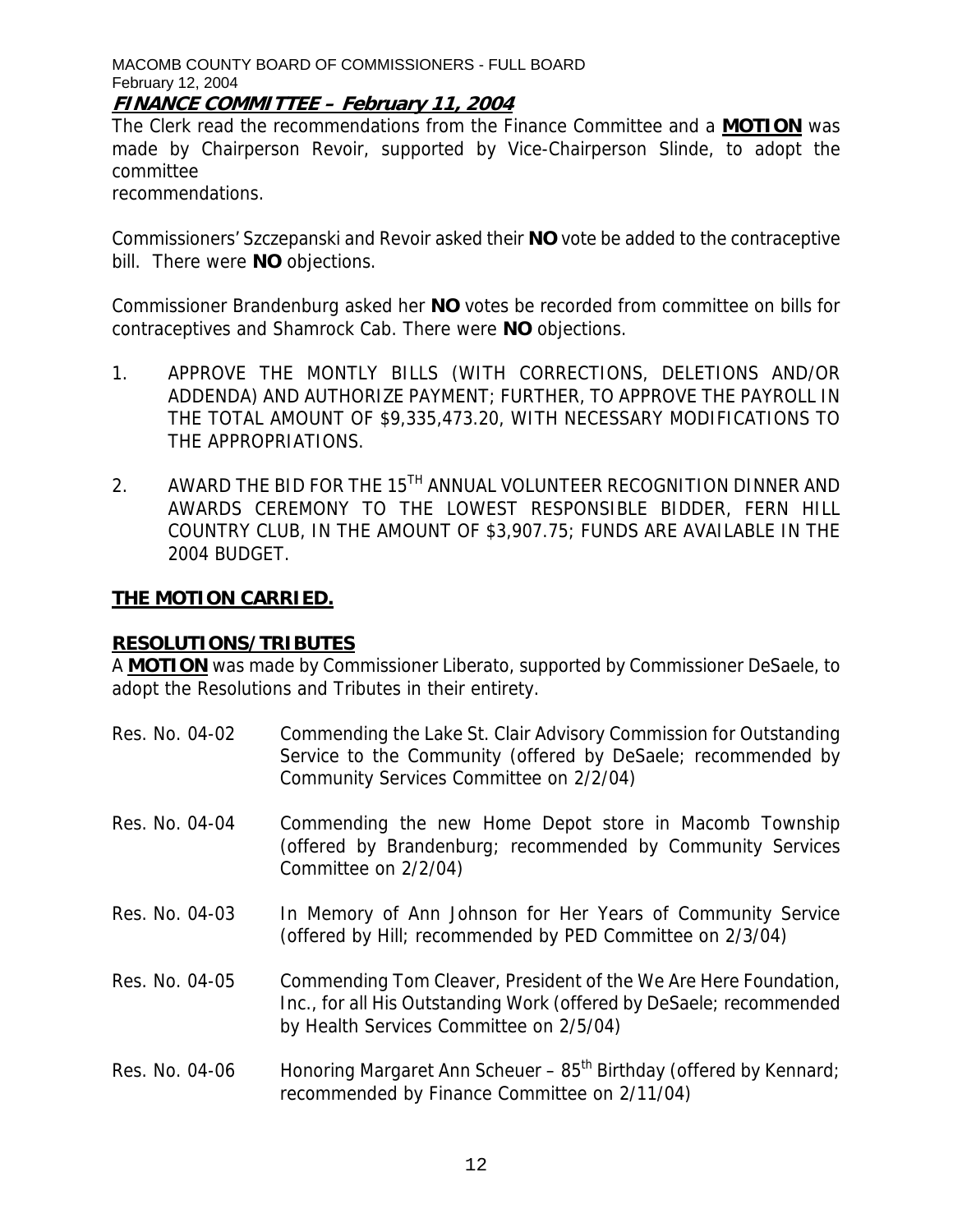- Res. No. 04-07 Honoring Patrick and Diane Johnson  $50<sup>th</sup>$  Wedding Anniversary (offered by Kennard; recommended by Finance Committee on 2/11/04)
- Res. No. 04-08 Honoring Lee Sorenson, Former Chairman of the Friends of the Macomb Orchard Trail (offered by Lund at Full Board 2/12/04)

## **THE MOTION CARRIED.**

## **REQUEST TO PURCHASE PRIOR SERVICE TIME**

A **MOTION** WAS MADE BY COMMISSIONER LIBERATO, SUPPORTED BY COMMISSIONER REVOIR TO APPROVE PURCHASE OF PRIOR SERVICE TIME BY JAMES MULSO, AND THE **MOTION CARRIED.**

#### **NEW BUSINESS**

Commissioner Brandenburg indicated that Macomb County should have a **preferred customer clause** when contracts are bid out. This would ensure the best possible price.

Commissioners' Brown and Flynn concurred with Commissioner Brandenburg and request Polly Helzer be directed to look into this matter.

Commissioner Liberato wants to pay respect to the black military at Tuskegee Air Force and also the Big Red.

Commissioner Revoir acknowledged Presidents' Day, Monday, February 16<sup>th</sup>.

Commissioner Hill inquired of the progress with the Juvenile Justice Center investigation.

Commissioner DiMaria, as chair of Justice and Public Safety committee explained to the board the process and how this process is proceeding.

A lengthy discussion ensued.

Commissioner Hill reiterated his feeling that this county definitely needs to hire an ombudsman. He strongly believes that many are being mistreated in this county.

Commissioner Brown requests the Juvenile Justice System problem be placed on the Personnel Committee agenda on a monthly basis to keep the board apprised of what is going on. He suggested Personnel Committee as opposed to Justice and Public Safety Committee because the entire board sits on that committee.

Commissioner Fraschetti stated that this should not be discussed under New Business. It should be brought up at Personnel Committee.

Commissoner Szczepanski concurs with Commissioner Fraschetti.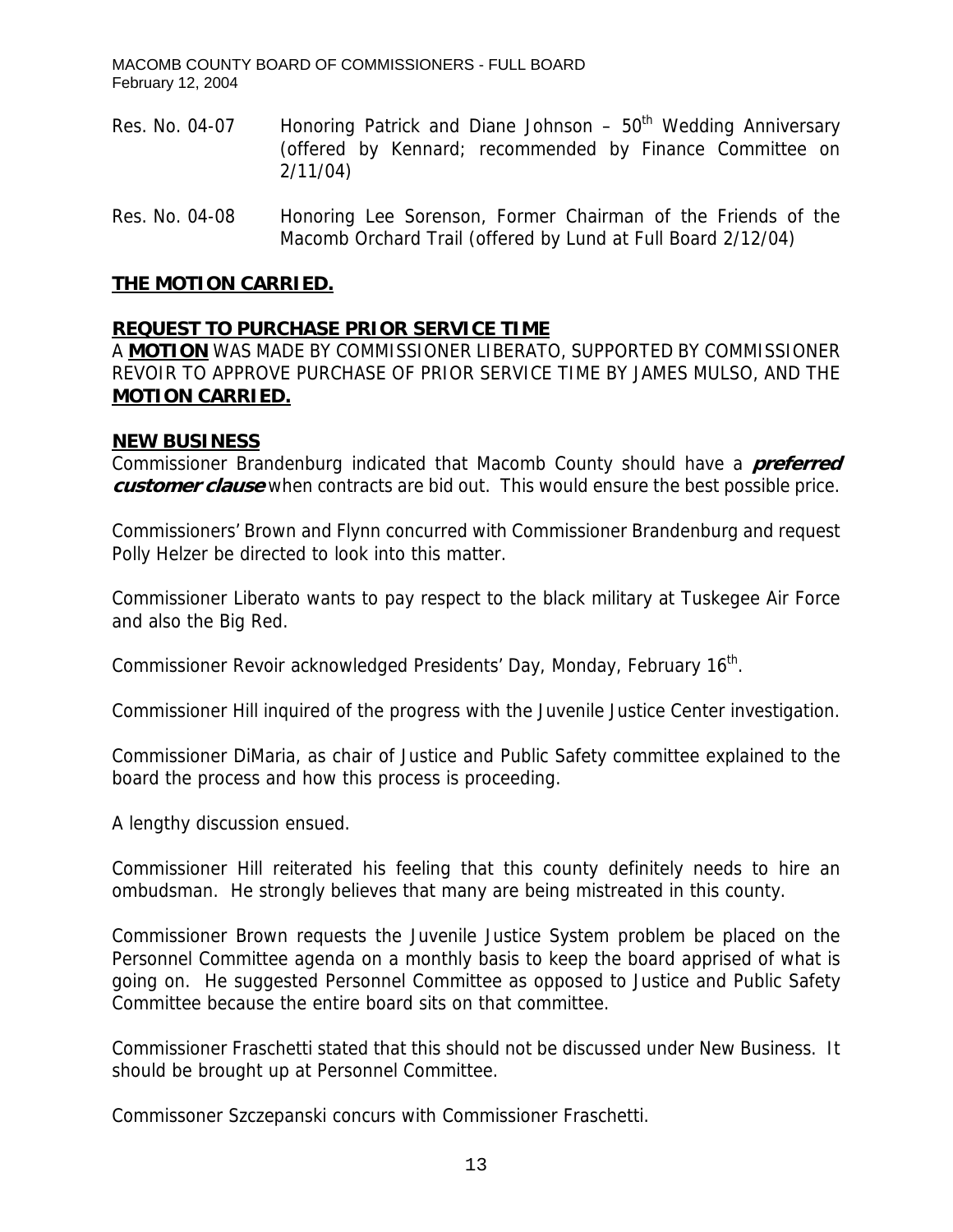Commissioners' DiMaria, DeSaele, Lund, Doherty and Brandenburg continued to discuss the Juvenile Justice Center.

## **PUBLIC PARTICIPATION**

## **Gregory Murray, 62 Rathbone, Mt. Clemens**

Informed the board the outcome of the Ministerial Alliance's meeting with the publisher of the Macomb Daily.

## **Pastor D.L. Bradley, 22625 Quinn Road, Clinton Township**

Spoke on the accomplishments of democrats and republicans. Expressed his opinion regarding both parties as well as the history of both parties and their accomplishments.

## **Faye Martin, 11435 Summerset, Detroit**

Repeated her requests of the county for 1) accountability of managers and 2) an independent investigator.

# **Gregory Wright, 19944 Lamar Drive, Clinton Township Former full time employee of the Macomb County Youth Home**

Two requests for the Justice and Public Safety Committee. 1) support a truly balanced review of the allegations made against Youth Home administrators; and 2) Commissioner DiMaria and all the commissioners cease and desist from making public comments critical of specific administrators. Comments that are prejudicial, inflammatory and counterproductive and could be construed by some to be legally actionable.

# **Dorothy Upshaw, 60 Diehl, Mt. Clemens**

Announced, for those who did not know, her late husband was the first black police officer in Macomb County. *(Mt. Clemens Police Department)* It was a great event and one of great pride and importance to her family. She cannot believe that 44 years later, blacks are still fighting for the same things.

## **ROLL CALL ATTENDANCE**

| Ralph A. Liberato     | District 1  |
|-----------------------|-------------|
| Marvin Sauger         | District 2  |
| Phillip A. DiMaria    | District 3  |
| Mike Walsh            | District 4  |
| Susan L. Doherty      | District 5  |
| Joan Flynn            | District 6  |
| Sue Rocca             | District 7  |
| Diana J. Kolakowski   | District 8  |
| Robert Mijac          | District 9  |
| <b>Philis DeSaele</b> | District 10 |
| Ed Szczepanski        | District 11 |
| Peter J. Lund         | District 12 |
| Don Brown             | District 13 |
| Kurt S. Kramer        | District 14 |
| Keith Rengert         | District 15 |